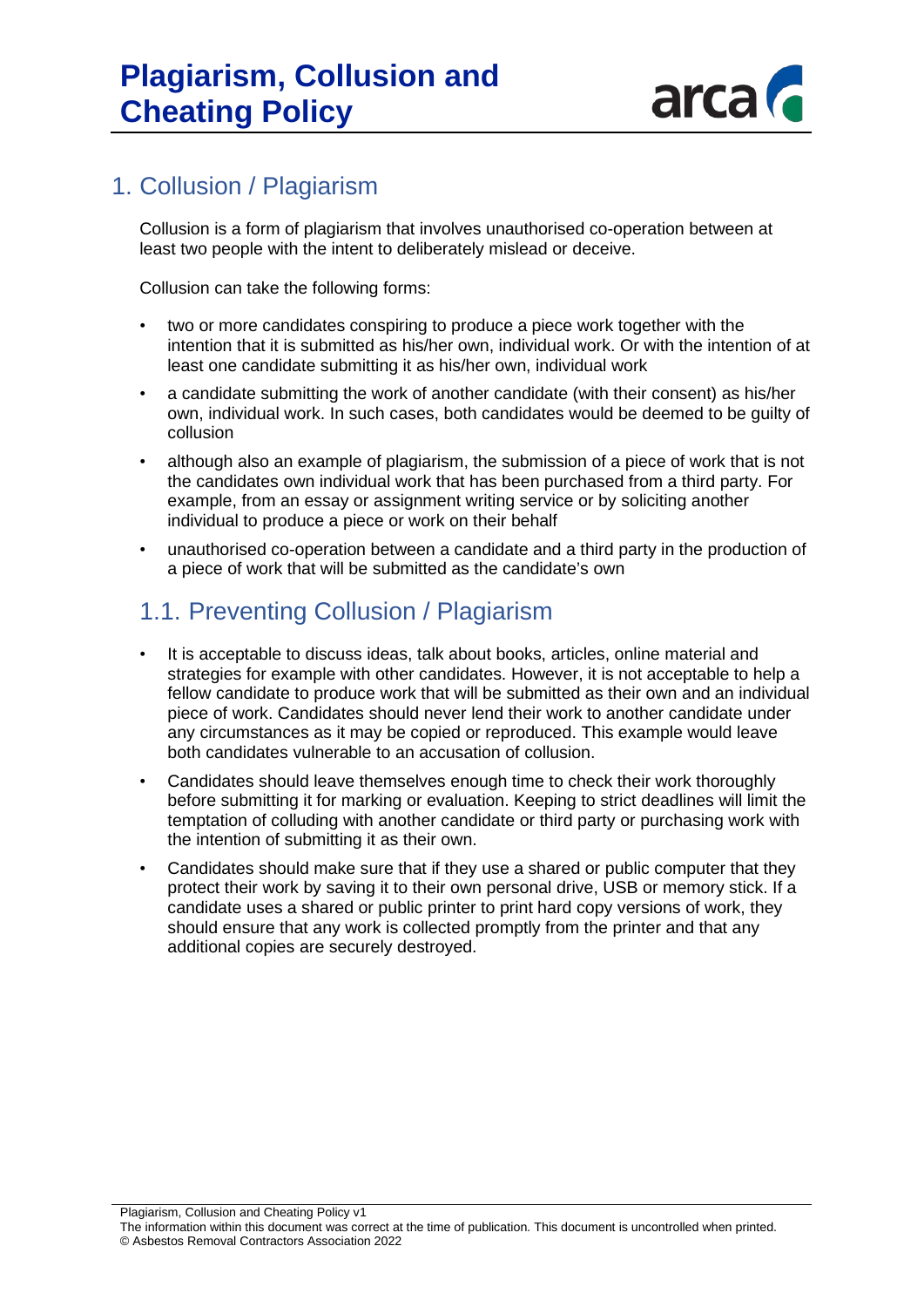

### 2. Cheating

Cheating is an attempt to deceive ARCA/ATaC assessors, trainers, examiners and/or external verifiers and includes:

- providing or receiving information about the content of an examination before it takes place, except when allowed by ARCA (e.g. case study materials issued before an examination)
- assessors/trainers/examiners giving excessive help to a candidate in writing an assignment, or writing any of it for them
- impersonating or trying to impersonate a candidate, or attempting to procure a third party to impersonate oneself
- candidates using books, notes, instruments, computer files or other materials or aids that are not permitted (usually relevant only to examinations and online tests)
- assistance or the communication of information by one candidate to another in an assessment where this is not permitted (usually relevant only to examinations and online tests)
- copying or reading from the work of another candidate or from another candidate's books, notes, instruments, computer files or other materials or aids, unless expressly permitted
- offering a bribe of any kind to an assessor, trainer, invigilator, examiner or other person connected with assessment
- any attempt to tamper with assignment or examination scripts after they have been submitted by candidates
- fabricating or falsifying data or results by individual candidates or groups of candidates

Because of the nature of cheating, this mainly applies to examinations and online tests. ARCA/ATaC are mindful that cheating may involve a member of staff (e.g. tampering with assessment or examination scripts or results after candidates have submitted them).

### 2.1. Preventing Cheating

• ARCA/ATaC has a zero-tolerance approach to all incidents of plagiarism, collusion or cheating, especially those incidents that are an attempt by the candidate to gain marks without having completed the work themselves. Plagiarism, collusion or cheating can reflect badly on both the candidate and ARCA/ATaC both can be sanctioned.

## 3. Collusion / Plagiarism / Cheating – The Process

Plagiarism, collusion or cheating may be detected in a number of ways including:

• identification by an assessor, an internal quality assurer, awarding body (AB) external verifier, or another member of awarding body staff through AB's quality assurance processes or monitoring visits to a ARCA/ATaC.

Plagiarism, Collusion and Cheating Policy v1

The information within this document was correct at the time of publication. This document is uncontrolled when printed. © Asbestos Removal Contractors Association 2022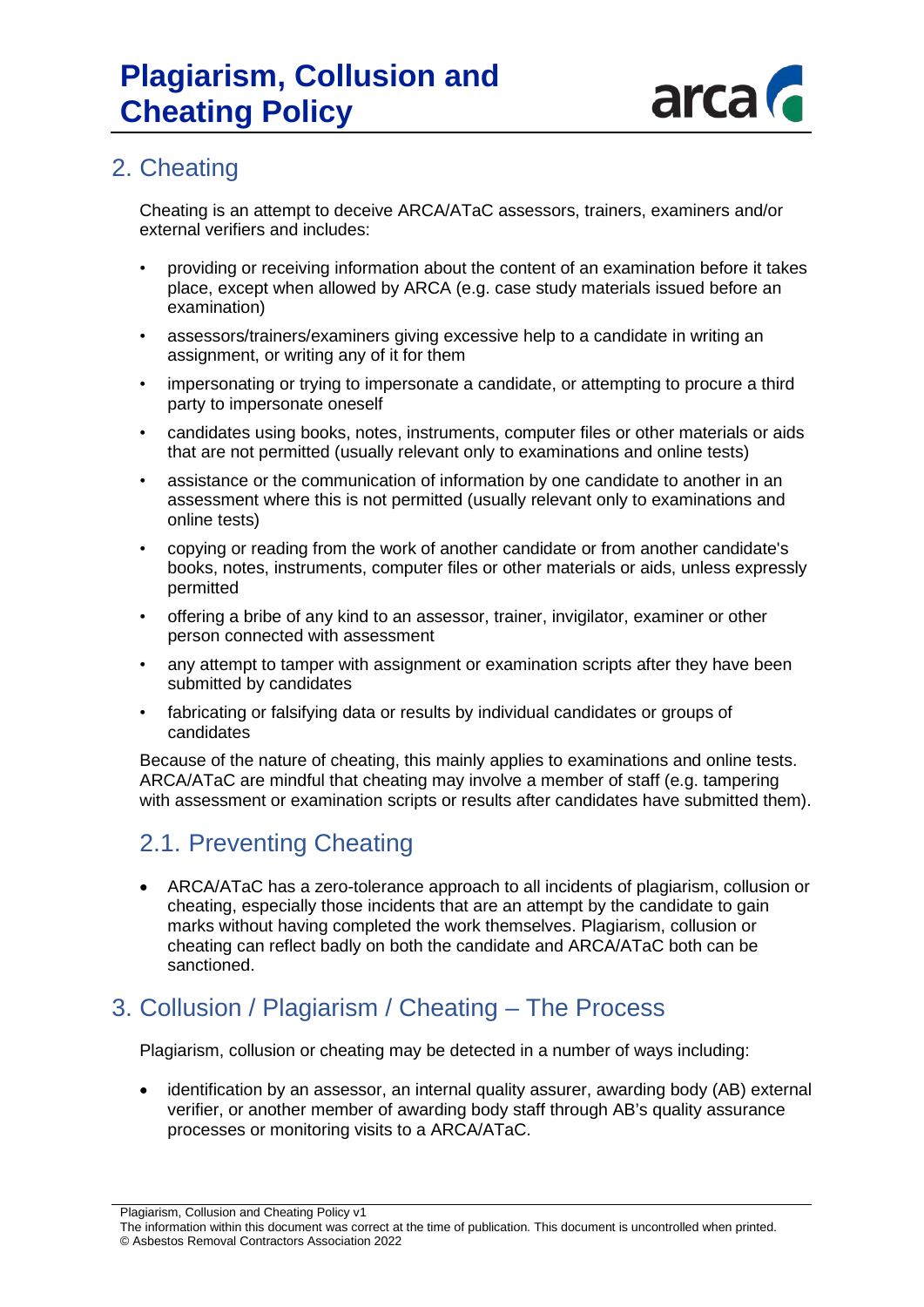# **Plagiarism, Collusion and Cheating Policy**



• verbal or written allegations that are reported openly or anonymously by a candidate, third party or other interested party to a ARCA/ATaC or AB. This could be by an individual who has been made aware by word of mouth through a third party that something has happened or is happening that has not been authorised and is inappropriate, or something they have identified or witnessed personally

All suspected or alleged cases of plagiarism, collusion or cheating will be reported straight away to the appropriate contact below:

ARCA/ATaC Contact for Awarding bodies:

RSPH & CITB: ARCA Training Manager: [satish.patel@arca.org.uk](mailto:satish.patel@arca.org.uk)

You should include details of the alleged activity and the source of the allegation and any supporting evidence.

The Quality Contact may delegate the responsibility to investigate the allegation to a lead independent investigator or request the ARCA Training Manager to undertake an investigation.

When asked to investigate allegations, the ARCA Training Manager must ensure that it is conducted in line with the quidance that can be found in **Appendix 1** of this document.

Any ARCA/ATaC staff and candidates must be informed of their rights unless, due to specific circumstances, the Quality Contact notifies the ARCA Training Manager that this is not appropriate.

All findings must be reported to the Quality Contact using the report format, Appendix 2 in the rear of this document, by the date specified or within 20 working days of the allegation being received by ARCA.

Where an investigation is undertaken by the Awarding Body, the outcome will be communicated to ARCA/ATaC and other relevant parties no more than 10 working days after the conclusion of the investigation. The report and any actions arising will be communicated to the Quality Contact and the External Verifier.

Where a plagiarism, collusion or cheating incident is likely to cause an Adverse Effect, for example invalidate the award of a qualification or have implications for another awarding organisation, the Quality Contact will inform the relevant regulator and the affected awarding organisation.

The rights of individuals with regard to anonymity and the avoidance of discrimination will be upheld. For example, Whistle-blowers are protected by legislation which confirms that they are protected from harassment and unfair or damaging treatment regardless of whether the allegations are unfounded.

For the avoidance of doubt the wrongdoing a whistle-blower discloses must be in the public interest i.e. it must affect others.

Plagiarism, Collusion and Cheating Policy v1

The information within this document was correct at the time of publication. This document is uncontrolled when printed. © Asbestos Removal Contractors Association 2022